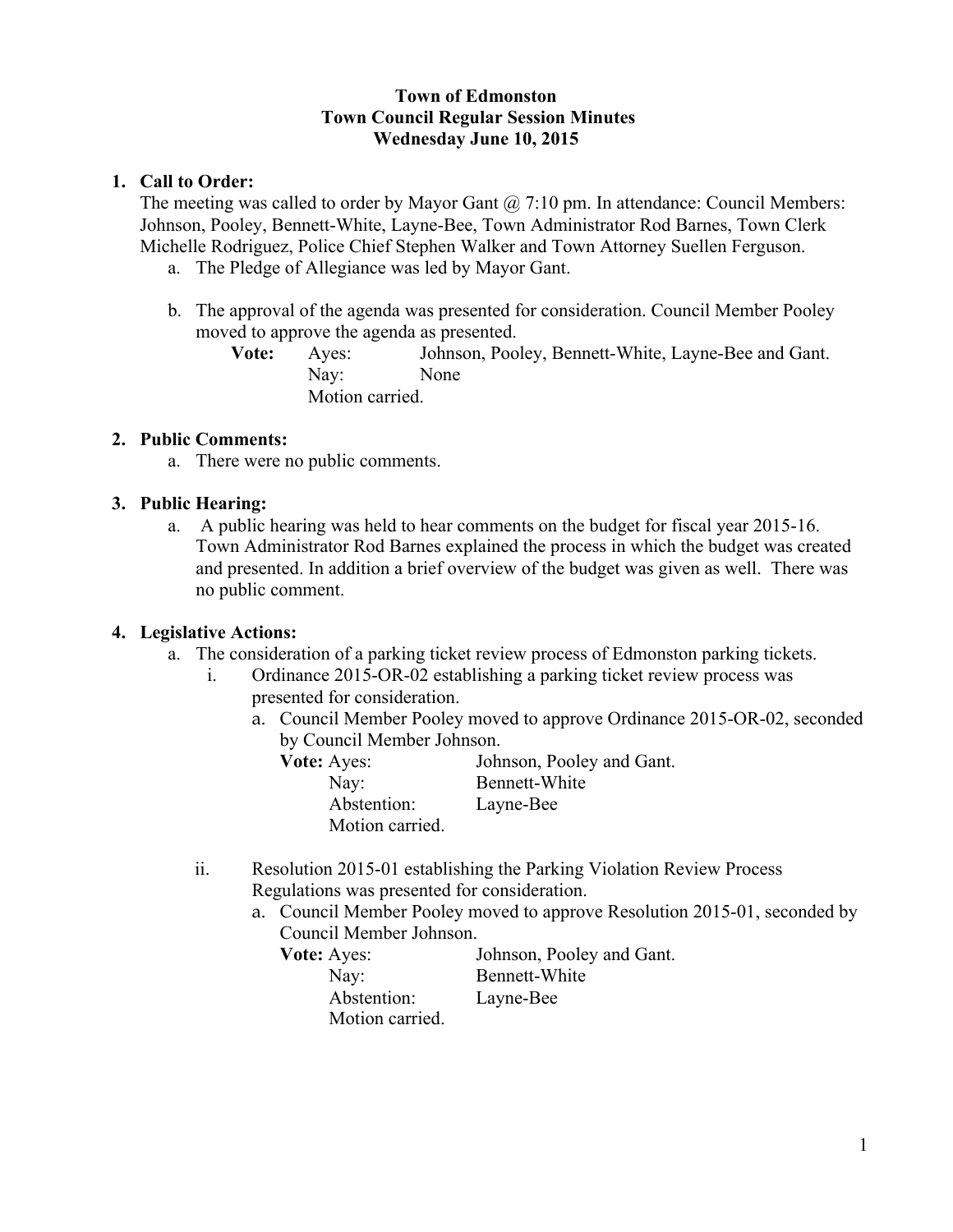- b. The consideration of ordinance 2015-OR-01 adopting the FY15-16 annual budget for the Town of Edmonston.
	- i. Council Member Bennett White moved to approve Ordinance 2015-OR-02, seconded by Council Member Pooley.
		- **Vote:** Ayes: Johnson, Pooley, Bennett-White, Layne-Bee and Gant. Nay: None Motion carried.

### **5. Unfinished Business:**

a. There was no unfinished business.

#### **6. New Business:**

- a. The consideration of the Town Council minutes from the regular meeting on May 13, 2015 were presented.
	- i. Council Member Pooley moved to approve the minutes from the May 13, 2015 regular meeting, seconded by Council Member Johnson.
		- **Vote:** Ayes: Johnson, Pooley, Bennett-White, Layne-Bee and Gant. Nay: None

Motion carried.

- b. The consideration of the receipt of the May Revenue/Expenditure report and the May Check Register was presented.
	- i. A motion was made by Council Member Pooley, seconded by Council Member Johnson to accept the May revenue/expenditure report and check register. **Vote:** Ayes: Johnson, Pooley, Bennett-White, Layne-Bee and Gant. Nay: None Motion carried.
- c. Police and Code Enforcement Report for May.
	- i. Chief Walker explained both reports.
		- a. Council Member Pooley inquired about the decibel level related to our noise ordinance. She has noticed an increase of noise from the Go Kart Track.
			- i. Chief Walker responded that we do have an actual meter but need to train our Code Officer in its use. He indicated that the staff would make an effort to talk to the business owner about the noise.
		- b. Council Member Johnson inquired about what type of device is used to reduce high speed pursuit.
			- i. Chief Walker explained that the device will enhance public safety by eliminating the need for pursuits.
		- c. Council Member Bennett- White inquired if there is a system that officer can access concerning registered parking permits, in order to avoid issuing tickets, when permits come off cars.
			- i. Chief Walkers explained that there is no such a system, because it hasn't happened before.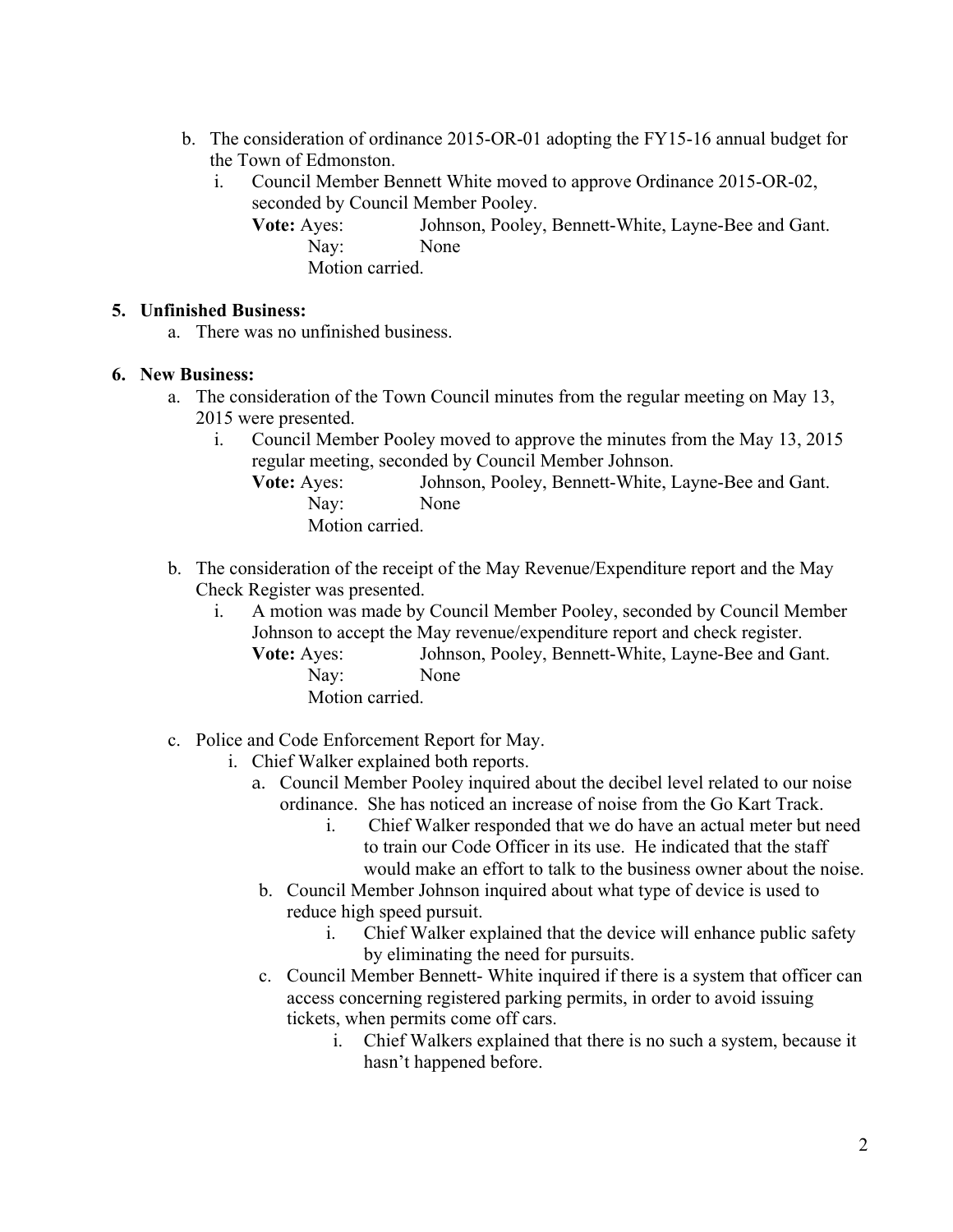- d. Council Member Layne- Bee mentioned that All Tune and Lube are still selling cars on their lot. She asked what actions can be taken to stop them and if fines can be issued.
	- i. Chief Walker explained that the case has been referred to the county and to the MVA. The department does not conduct this type of investigation, because it requires undercover investigations and we do not have investigators.
- d. The consideration of approval for a grant application in the amount of \$5,000 to the Institute for Public Health Innovation for a Growing Healthy Communities Grant to adopt a policy for more access to fresh food through urban agriculture.
	- i. A motion was made by Council Member Pooley, seconded by Council Member Layne-Bee to submit the grant application..
		- **Vote:** Ayes: Johnson, Pooley, Bennett-White, Layne-Bee and Gant. Nay: None Motion carried.
- e. The consideration of approval of a Prince George's County, Department of the Environment ReLEAF tree grant application for \$5,000 to plant 32 trees in the community was presented.
	- i. A motion was made by Council Member Layne– Bee, seconded by Council Member Pooley to submit the grant application. **Vote:** Ayes: Johnson, Pooley, Bennett-White, Layne-Bee and Gant. Nay: None Motion carried.
- f. The consideration of a policy for publishing Council meeting articles in the Town newsletter.
	- i. A motion was made by Council Member Layne– Bee and seconded by Council Member Bennett- White to approve a policy of recording Council member votes on all action items.
		- **Vote:** Ayes: Bennett-White, Layne-Bee. Nay: Johnson, Pooley and Gant Motion failed.
- g. The authorization to request bids for the repair of potholes on Ingraham between  $46<sup>th</sup>$ Avenue and Lafayette.
	- i. A motion was made by Council Member Layne– Bee, seconded by Council Member Pooley to request bid for the improvements.
		- **Vote:** Ayes: Johnson, Pooley, Bennett-White, Layne-Bee and Gant. Nay: None Motion carried.